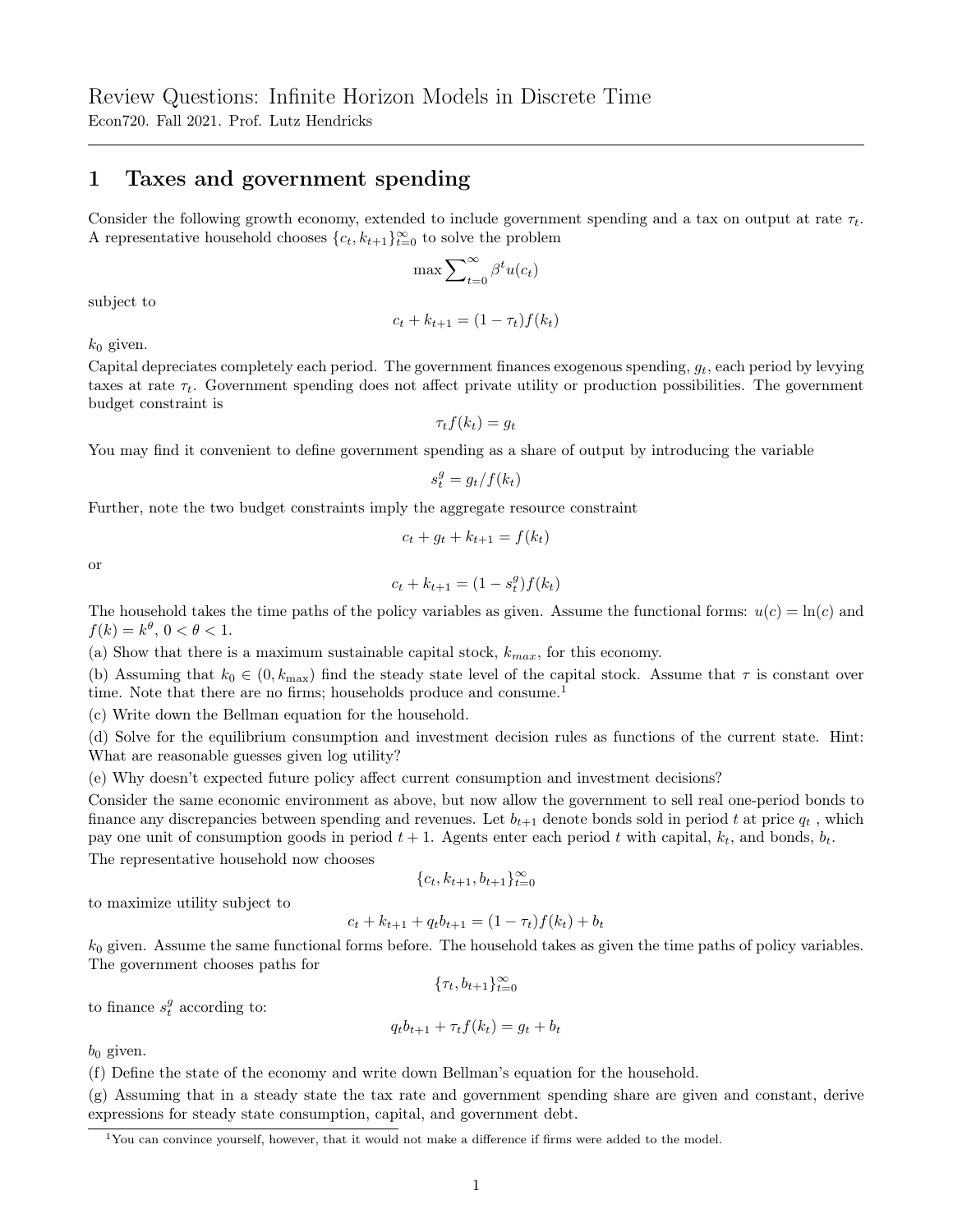## 1.1 Answer: Taxes and government spending

(a) It suffices to show that k is bounded, even if c and g both equal zero forever. Since

$$
k_{t+1} = k_t^{\theta}
$$

the corresponding steady state has  $k = 1$ . If  $k_t > 1$  then  $k_{t+1} < k_t$ . (b) The objective function for the household problem is

$$
\sum_{t=0}^{\infty} \beta^t u([1-\tau]k_t^{\theta} - k_{t+1})
$$

The first-order condition for  $k$  is:

$$
\frac{\beta^{t}(1-\tau)\theta k_{t}^{\theta-1}}{c_{t}} - \frac{\beta^{t-1}}{c_{t-1}} = 0
$$

In steady state this reduces to

$$
\beta(1-\tau)\theta = k^{1-\theta}
$$

(c) The state is  $(k_t, s_t^g)$ . Bellman's equation is

$$
V(k, s^{g}) = \max \ln ((1 - s^{g})k^{\theta} - k') + \beta V(k', s^{g'})
$$

(d) The first-order condition for the control  $(k')$  is

$$
1/c = \beta V_k(.)
$$

The envelope condition is

$$
V_k = \left( (1 - s^g) \theta k^{\theta - 1} \right) / c
$$

The Euler equation is therefore

$$
1/c = (1 - s^{g'}) \theta k'^{\theta - 1} \beta / c'
$$

 $k'(k, s^g) = (1 - \alpha)y$ 

 $1/(\alpha y) = \beta \theta(y'/k')/(\alpha y')$ 

Let

$$
y(k, s^g) = (1 - s^g)k^{\theta}
$$

**Guess**  $c(k, s^g) = \alpha y$  and

Use the Euler equation to solve for  $\alpha$ :

⇒

$$
1 - \alpha = \beta \theta
$$

Strictly speaking we should now also guess a value function to verify that the policy function together with V satisfies the Bellman equation. Guess:

$$
V(k, s^g) = E + F \ln\left((1 - s^g)k^{\theta}\right)
$$

Therefore,

$$
V'(k) = F\theta/k
$$

Apply the policy function to the right hand side of the Bellman equation:

$$
V(k, sg) = \ln ((1 - sg)\alpha kg) + \beta E + \beta F [C1 + \theta2 \ln(k)]
$$

Thus,

$$
V'(k) = F\theta/k = (1 + \beta \theta F)\theta/k
$$

Therefore,  $F = 1/(1 - \beta \theta)$ , which is unsurprisingly what we found above for the case without taxes – the tax just serves as a shifter of the production function. The verification step is the same as above.

(e) Future policy does not affect consumption decisions because of log utility.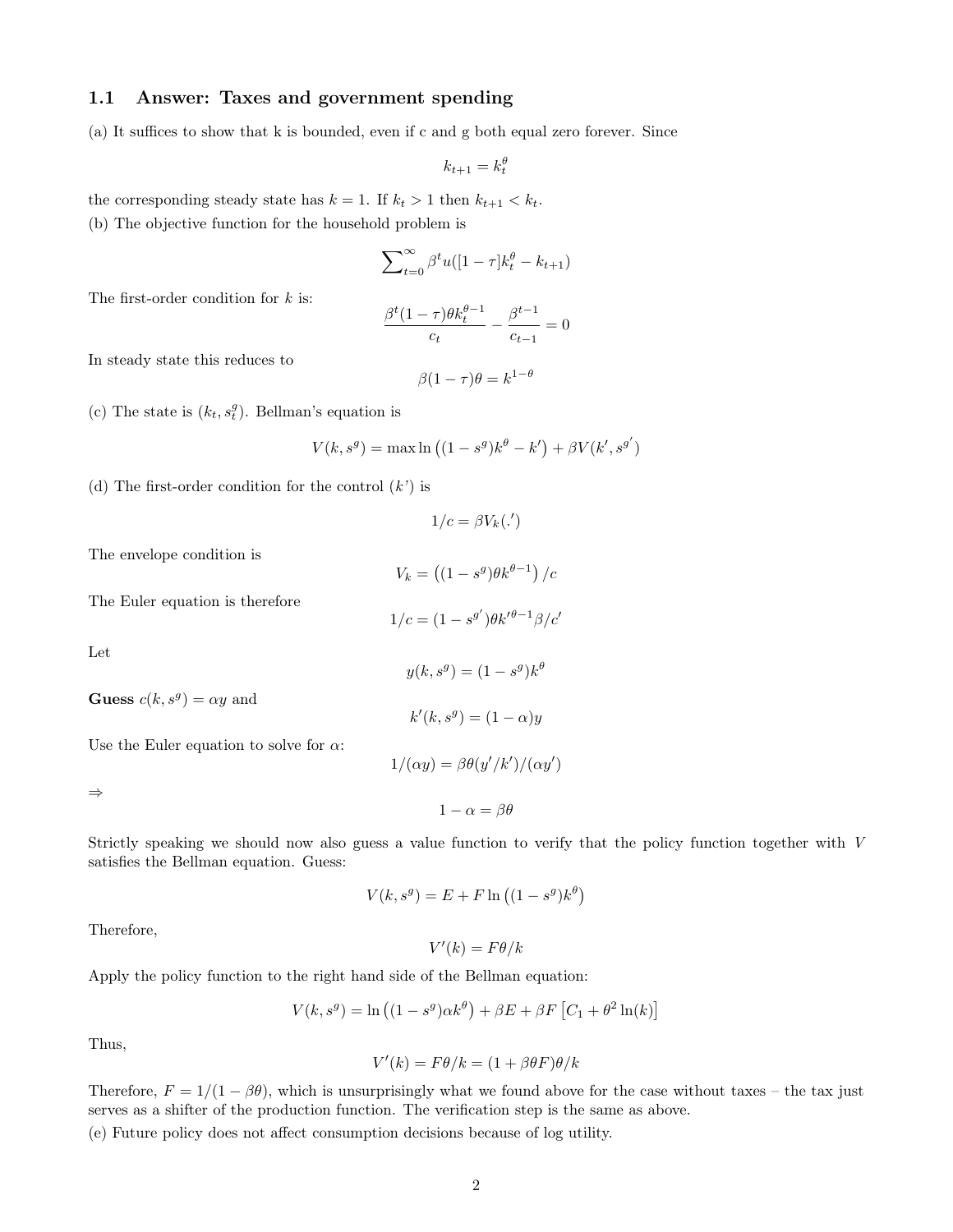(f) The state is now  $(b_t, k_t, s_t^g)$ . The Bellman equation is:

$$
V(k, b, sg) = \max \ln ((1 - \tau)f(k) + b - qb' - k') + \beta V(k', b', s^{g'})
$$

The FOCs are  $\beta V_k(.)' = 1/c$ ,  $\beta V_b(.)' = q/c$ . The envelope conditions are:

$$
V_k = (1 - \tau) f'(k) / c
$$
  

$$
V_b = 1/c
$$

Combining them yields:

$$
\beta(1-\tau)f'(k')/c'=1/c
$$

and

 $q/c = \beta/c'$ 

The first implication is that both assets must yield the same rate of return:

$$
1/q = (1 - \tau)f'(k')
$$

Furthermore, the Euler equation implies that the steady state interest rate equals the discount rate:

$$
\beta(1-\tau)f'(k) = 1
$$

This is a very important finding that arises all the time in infinite horizon models and greatly simplifies the analysis. Therefore  $\beta = q$  and

$$
k = {\beta \theta (1 - \tau)}^{1/(1 - \theta)}
$$

The level of debt follows from the government budget constraint:

$$
b = (\tau - s^g)k^{\theta}/(1 - \beta)
$$

Finally, the level of consumption can be obtained from the household's budget constraint,

$$
c = (1 - \tau)f(k) - k + (1 - \beta)b
$$

## 2 Leisure in a Growth Model

The economy lasts forever and is populated by a unit measure of identical, infinitely lived households.

(a) Firms maximize period profits, renting capital and labor from households at rental prices  $r$  and  $w$ , respectively. The technology is constant returns to scale:  $Y = F(K, L)$ . Derive the first-order conditions for the firm. To fix notation, define  $\kappa = K/L$ . Be careful to distinguish between capital per person  $(k)$  and capital per hour worked  $(\kappa)!$ (b) Households are endowed with one unit of time in each period that can be used for leisure (l) or work  $(n = 1 - l)$ . Households solve

$$
\max \sum\nolimits_{t=0}^\infty \beta^t u(c_t, l_t)
$$

s.t.

$$
c_t + k_{t+1} = w_t n_t + (1 + r_t) k_t
$$

 $n_t + l_t = 1$ ,  $k_0$  given.

Capital does not depreciate. The utility function u is strictly increasing in both arguments, strictly concave, and twice continuously differentiable. Formulate the household problem as a dynamic program. Derive conditions characterizing optimal household behavior.

(c) Define a competitive equilibrium.

(d) Derive expressions characterizing the steady state capital stock, labor supply and consumption. This should be a set of 3 equations that contain only  $(c, k, n)$  as endogenous variables.

(e) Assume that the production function is Cobb-Douglas,

$$
F(K, L) = K^{\theta} L^{1-\theta}
$$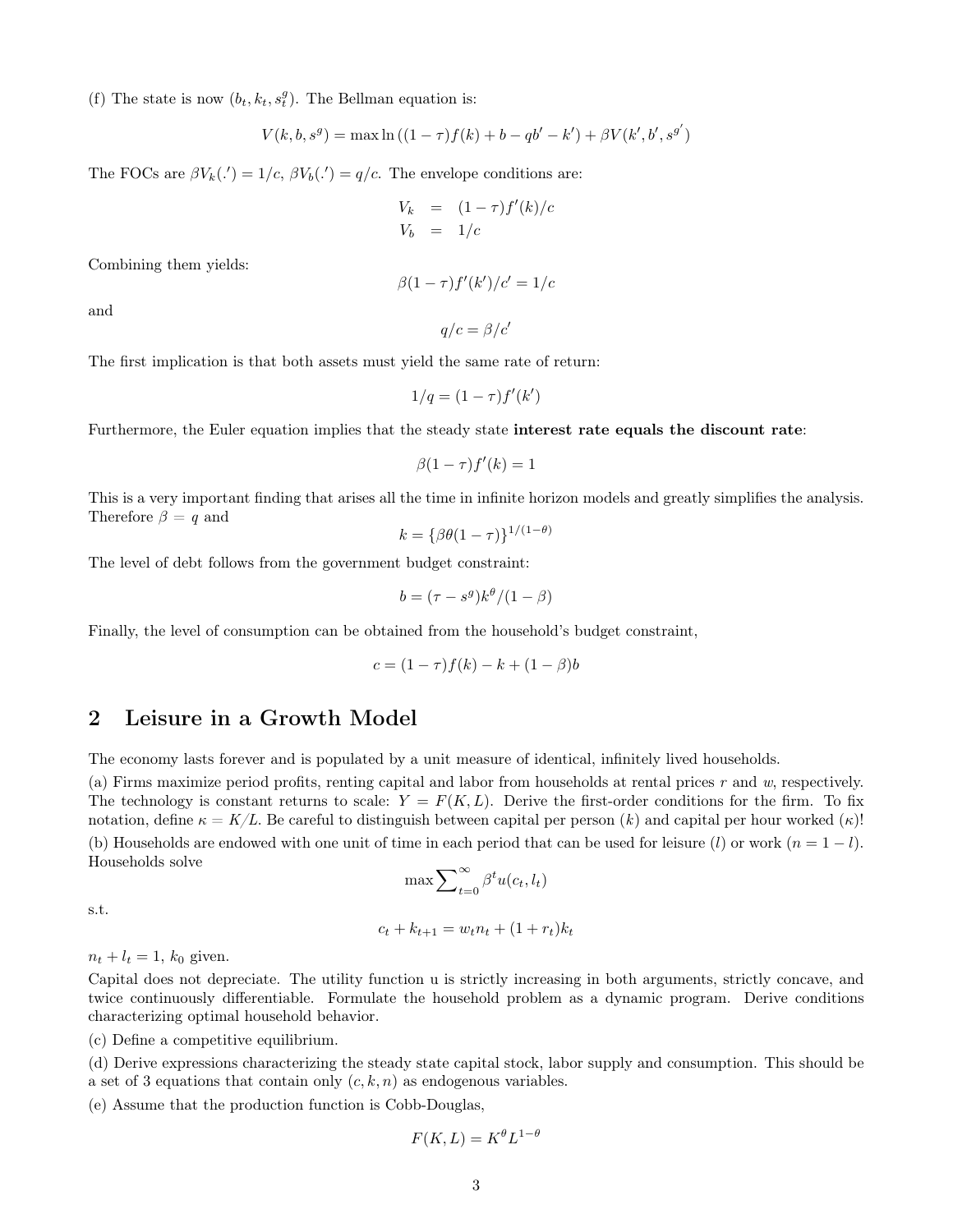and that preferences are log:

$$
u(c, l) = \ln(c) + \gamma \ln(l)
$$

Solve for labor supply  $(n)$  in closed form. (f) How does the solution for n change, if preferences are instead

$$
u(c, l) = \ln(c) + \gamma l
$$

(maintaining the Cobb-Douglas technology)?

### 2.1 Answer: Leisure in a growth model

(a) These are standard:

$$
r = f'(\kappa)
$$
  

$$
w = f(\kappa) - f'(\kappa)\kappa
$$

where  $\kappa = K/L$ .

(b) The state is simply  $k$ . One version of the Bellman equation is

$$
V(k) = \max u(wn - (1+r)k - k', 1-n) + \beta V(k')
$$

with controls  $n$  and  $k'$ . The FOCs are

$$
u_c w = u_l
$$
  

$$
u_c = \beta V'(k')
$$

The envelope condition is

$$
V'(k) = u_c(1+r)
$$

This yields the standard Euler equation:

$$
u_c = \beta(1+r')u_c(
$$

For completeness, the Lagrangian solution:

$$
\Gamma = \sum_{t=0}^{\infty} \beta^t u(c_t, l_t) + \sum_{t=0}^{\infty} \lambda_t [w_t(1 - l_t) + (1 + r_t)k_t - c_t - k_{t+1}]
$$

First-order conditions:

$$
c_t : \beta^t u_c(t) = \lambda_t
$$
  
\n
$$
l_t : \beta^t u_l(t) = \lambda_t w_t
$$
  
\n
$$
k_{t+1} : \lambda_t = \lambda_{t+1} (1 + r_{t+1})
$$

A solution to the household problem (in terms of sequences) is a sequence

$$
(c_t, l_t, n_t, k_t)
$$

that satisfies the static FOC, the Euler equation,  $n + l = 1$ , and the budget constraint. In sequence notation there should also be a TVC:

$$
\lim_{t \to \infty} \beta^t u_c(c_t, l_t) k_t = 0
$$

(c) Market clearing conditions are:  $K = k$  (or  $\kappa = k/n$ ),  $L = n$ , and

$$
F(k, n) + k = c + k'
$$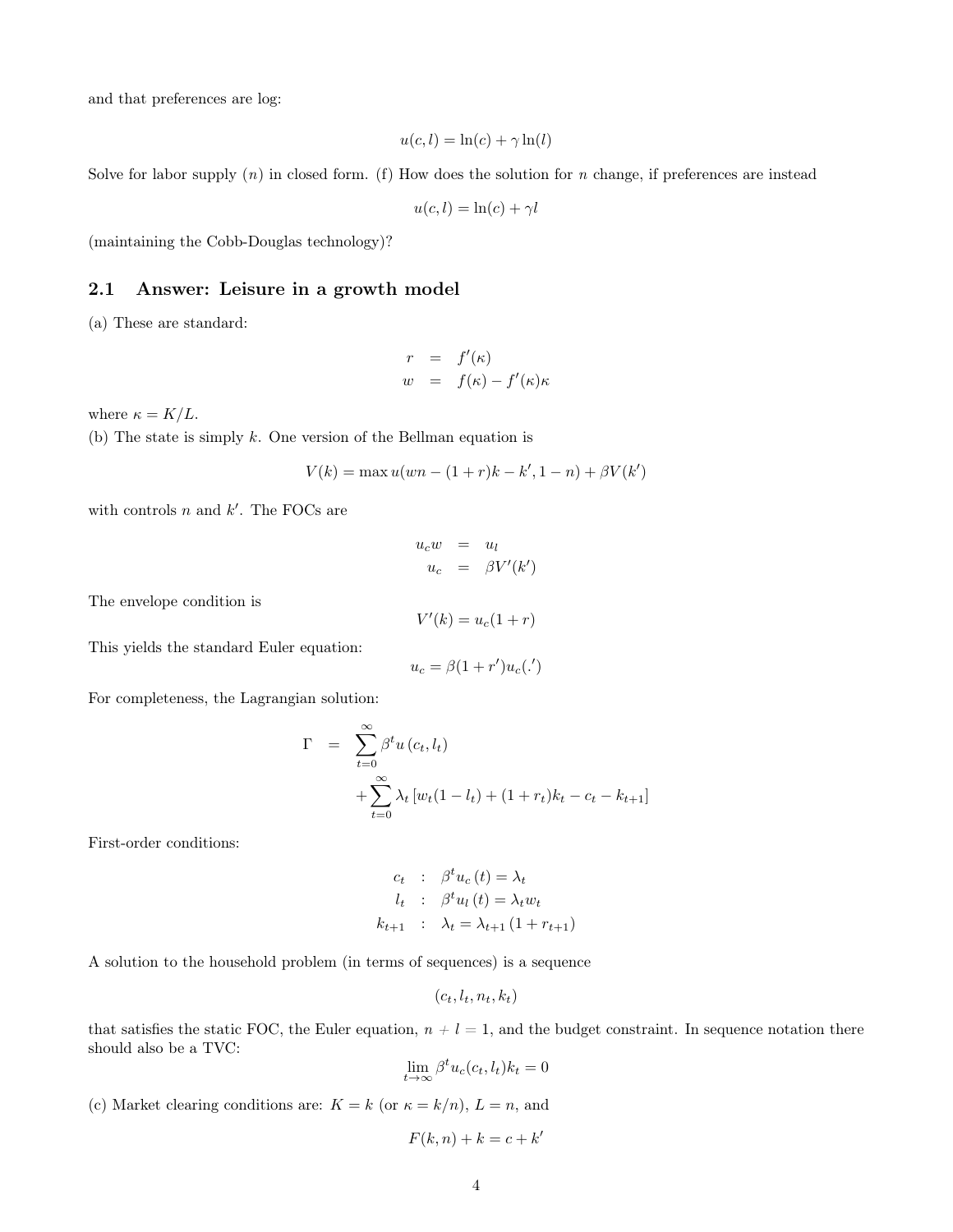A CE is then a list of sequences  $(c, n, l, k, w, r, K, L)$  that satisfies 4 household conditions, 2 firm conditions, 3 market clearing conditions.

(d) From the Euler equation:

$$
f'(\kappa) = r = 1/\beta - 1
$$

which solves for  $\kappa$ .

Goods market clearing then implies  $c/n = f(\kappa)$ . The static optimality condition provides the 3<sup>rd</sup> equation: w =  $u_l/u_c$ , where w is determined by the firm's FOC.

(e) The 3 conditions from (d) specialize to:

$$
1/\beta - 1 = \theta \kappa^{\theta - 1}
$$
  
\n
$$
c/n = \kappa^{\theta}
$$
  
\n
$$
(1 - \theta)\kappa^{\theta} = \gamma c/(1 - n)
$$

Therefore

$$
\kappa = \left(\frac{\theta}{1/\beta - 1}\right)^{1/(1-\theta)}
$$

$$
\frac{c}{n} = \kappa^{\theta} = \frac{1 - n}{n\gamma} (1 - \theta) \kappa^{\theta}
$$

$$
\frac{1 - n}{n} = \frac{\gamma}{1 - \theta}
$$

or

This makes sense: n is between 0 and 1. If the household doesn't care about leisure ( $\gamma = 0$ ), then  $n = 1$ . If the household really loves leisure ( $\gamma \to \infty$ ), then  $n \to 0$ .

 $1 - \theta$ 

(f) Now the 3 steady state conditions are

$$
1/\beta - 1 = \theta \kappa^{\theta - 1}
$$
  

$$
c/n = \kappa^{\theta}
$$
  

$$
(1 - \theta)\kappa^{\theta} = \gamma c
$$

$$
c = n\kappa^{\theta} = (1 - \theta)\kappa^{\theta}/\gamma
$$

⇒

Therefore

$$
n = \frac{1 - \theta}{\gamma}
$$

# 3 Non-separable Utility

Consider the following growth economy, modified to include (i) costs to adjusting the capital stock and (ii) habit persistence in consumption.

The social planner solves

$$
\max \sum\nolimits_{t=0}^\infty \beta^t u(c_t, c_{t-1})
$$

subject to the feasibility constraints

$$
c_t + x_t = f(k_t)
$$
  

$$
k_{t+1} = x_t + (1 - \delta)k_t - g(x_t/k_t)
$$

f satisfies Inada conditions. g is a strictly increasing and convex function. Compute and interpret the first-order necessary conditions for the planner's problem.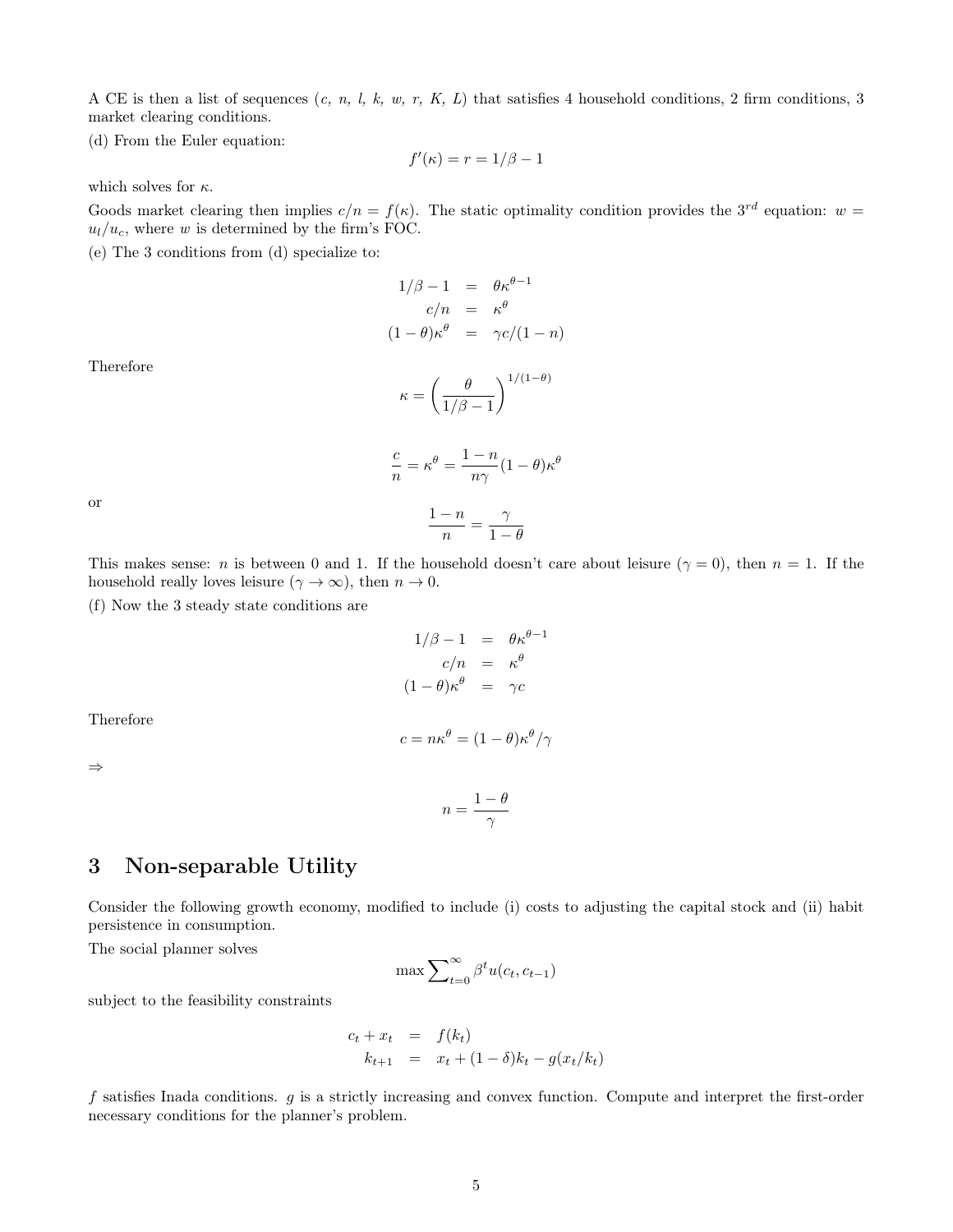### 3.1 Answer: Non-separable utility

Lagrangian

$$
\Gamma = \sum_{t=1}^{\infty} \beta^t u \left( f(k_t) - x_t, f(k_{t-1}) - x_{t-1} \right) + \sum_{t=1}^{\infty} \lambda_t \left( x_t - g(x_t/k_t) + (1 - \delta) k_t - k_{t+1} \right)
$$

First order conditions:

$$
\beta^{t} u_{1}(t, t-1) + \beta^{t+1} u_{2}(t+1, t)
$$
\n
$$
= \lambda_{t} (1 - \partial g/\partial x_{t})
$$
\n
$$
f'(k_{t}) (\beta^{t} u_{1}(t, t-1) + \beta^{t+1} u_{2}(t+1, t))
$$
\n
$$
= \lambda_{t} (1 - \delta - \partial g/\partial k_{t}) - \lambda_{t-1}
$$

Euler equation:

$$
\lambda_{t-1} = \lambda_t \left[ 1 - \delta - \partial g / \partial k_t + f'(k_t) \{ 1 - \partial g / \partial x_t \} \right]
$$

Define the total marginal utility of consumption as

$$
U'(c_{t-1}) = \beta^{t-1}u_1(t-1, t-2) + \beta^t u_2(t, t-1)
$$

The Euler Equation then becomes:

$$
U'(c_{t-1}) = [1 - \partial g/\partial x_{t-1}]U'(c_t) \times \left(f'(k_t) + \frac{1 - \delta - \partial g/\partial k_t}{1 - \partial g/\partial x_t}\right)
$$

### 3.1.1 Interpretation

$$
U'(c_{t-1}) = [1 - \partial g/\partial x_{t-1}]U'(c_t) \times \n\left(f'(k_t) + \frac{1 - \delta - \partial g/\partial k_t}{1 - \partial g/\partial x_t}\right)
$$

Give up one unit of  $c_{t-1}$ . This costs  $U'(c_{t-1})$ . We can increase  $x_{t-1}$  by 1 and raise  $k_t$  by  $\left[1 - \frac{\partial g}{\partial x_{t-1}}\right]$ We eat the results next period at marginal utility  $U'(c_t)$ . We can eat

- the additional output  $f'(k_t)$ ;
- the undepreciated capital  $1 \delta$ ;
- the reduction in the adjustment cost  $-\partial g/\partial k_t > 0$ ;
- the reduced adjustment cost due to lower investment (the  $\partial g/\partial x$  in the denominator).

A solution of the hh problem is:

Sequences  $\{x_t, k_t\}$  that satisfy

- 1. the Euler equation
- 2. the flow budget constraint.
- 3. The boundary conditions  $k_1$  given and  $k_t \geq 0$ .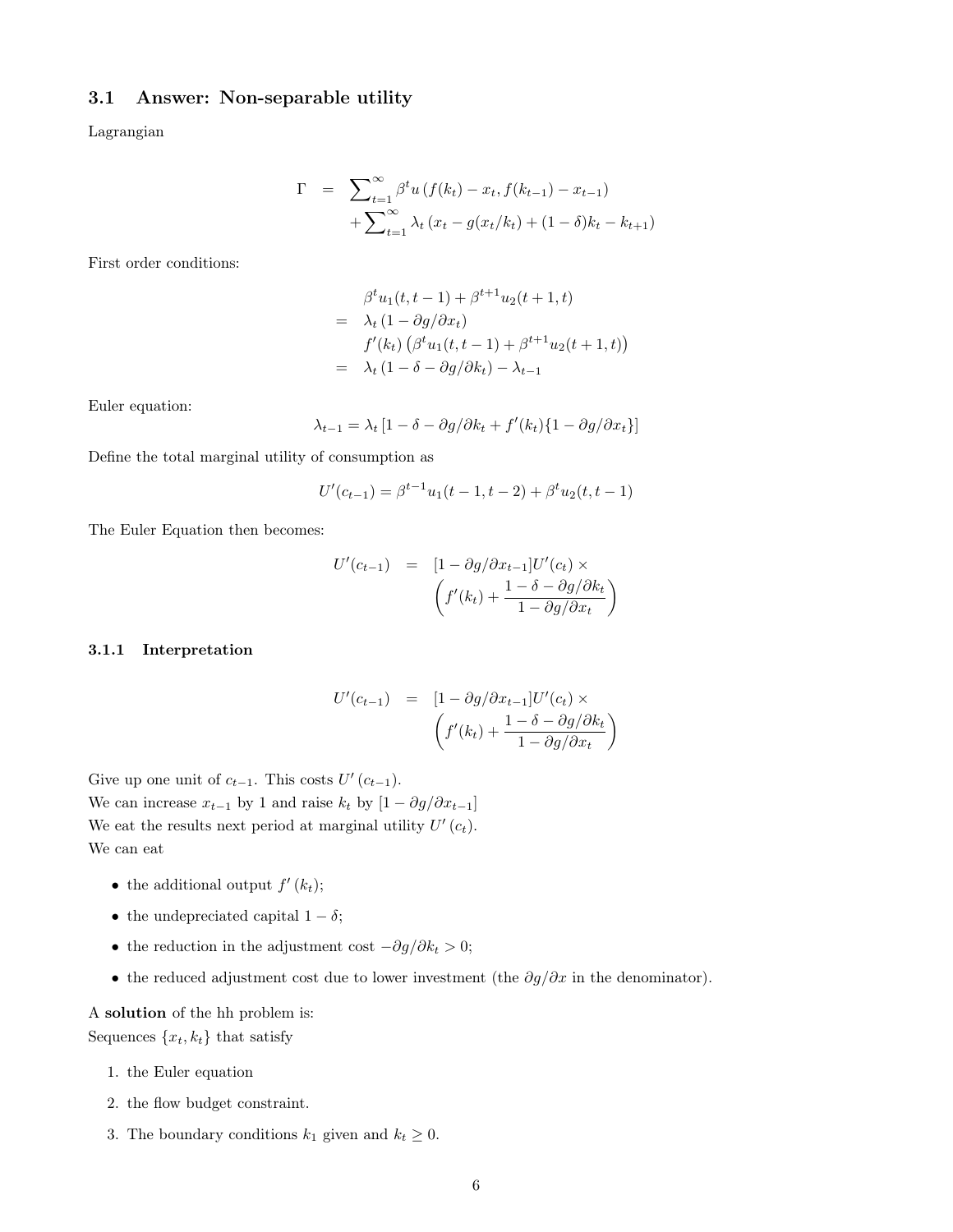# 4 Brock-Mirman Model

Consider a Robinson-Crusoe economy where the consumer solves

$$
\max \sum\nolimits_{t=0}^\infty \beta^t \ln(c_t)
$$

subject to

$$
k_{t+1} = Ak_t^{\theta} - c_t
$$
  
\n
$$
k_0 \text{ given}
$$
  
\n
$$
c_t \geq 0, k_t \geq 0
$$

(a) Show that any feasible path  $(c_t, k_t)$  is bounded.

(b) Explain why neither zero consumption nor zero saving occurs along the optimal path.

(c) Write down Bellman's equation and derive the Euler equation

$$
c_{t+1}/c_t = \theta \beta Ak_{t+1}^{\theta-1}
$$

(d) The value function is  $V(k) = E + F \ln(k)$ , where

$$
F = \theta/(1 - \theta\beta)
$$

and

$$
E = \left[ \ln(A[1 - \theta \beta]) + \ln(A\theta \beta)\theta \beta/(1 - \theta \beta) \right] / (1 - \beta)
$$

Prove this result using the method of undetermined coefficients. That is, plug the expression for V into Bellman's equation and compare terms on both sides.

### 4.1 Answer. Brock-Mirman Model

(a) The lower bounds are obviously zero. An upper bound for  $k$  can be derived by assuming that the household invests all output forever. Since the marginal product of k goes to zero as  $k \to \infty$ , the capital stock converges to the level where

$$
\bar{k} = A\bar{k}^{\theta}
$$

(draw a graph to cinvince yourself). Then consumption is obviously bounded by the maximum output.

(b) Zero consumption would imply infinite marginal utility and negative infinite utility level. Zero investment would imply zero consumption next period.

(c) Bellman's equation is

$$
V(k) = \max \ln(Ak^{\theta} - k') + \beta V(k')
$$

The FOC is

$$
u'(c) = \beta V'(k')
$$

The envelope condition is

$$
V'(k) = u'(c)A\theta k^{\theta - 1}
$$

This implies the Euler equation

$$
u'(c) = \beta u'(c')A\theta k^{\theta - 1}
$$

.

With log utility this implies the expression given in the question.

(d) With the guess for V Bellman's equation becomes

$$
V(k) = \max \ln(Ak^{\theta} - k') + \beta[E + F \ln(k')]
$$

The FOC is

$$
1/(Ak^{\theta} - k') = \beta F/k'
$$

or

$$
k' = \beta F(Ak^{\theta} - k')
$$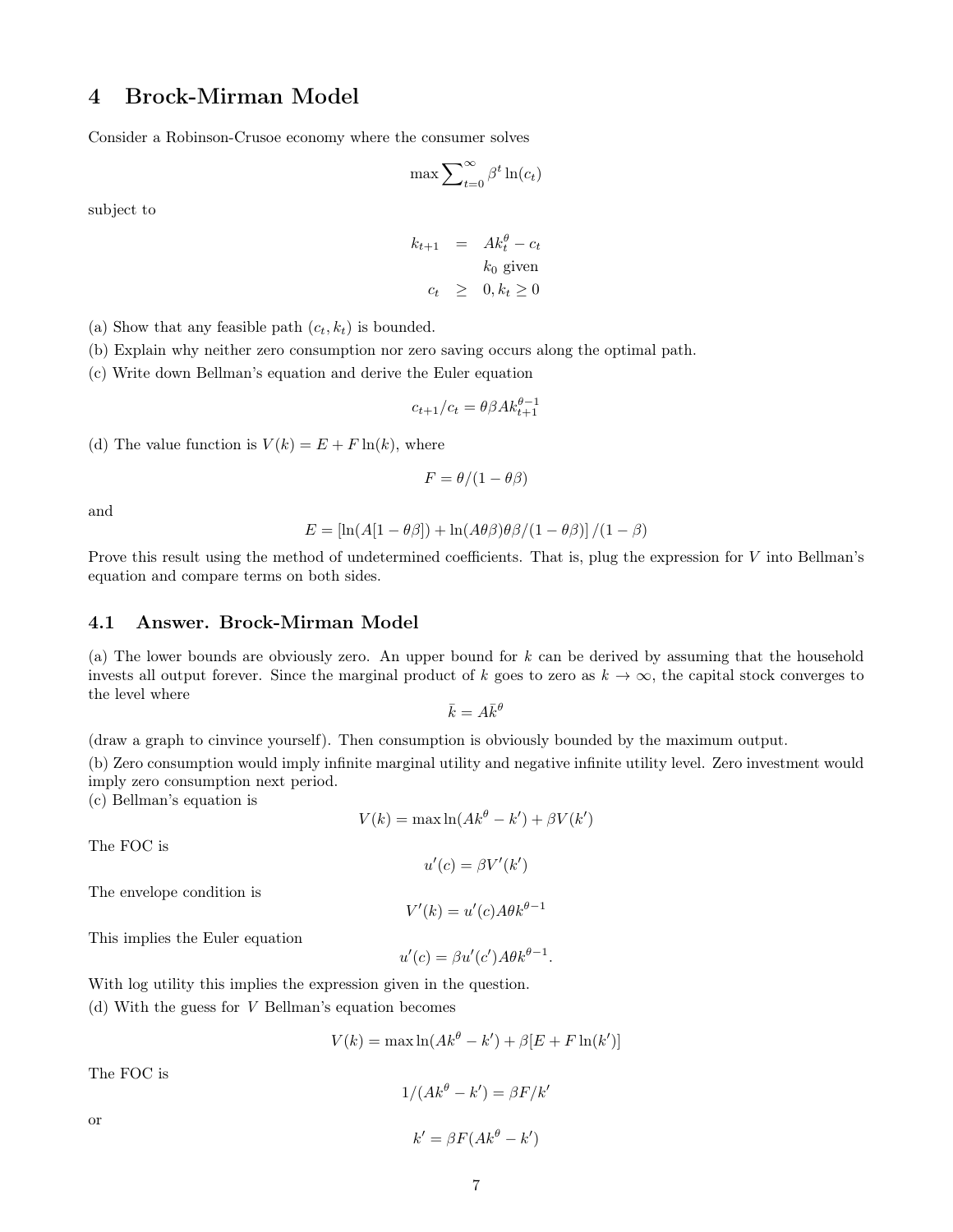Solving for  $k'$ 

$$
k' = Ak^{\theta}\beta F/(1+\beta F)
$$

allows us to eliminate  $k'$  from the value function

$$
V(k) = \ln (Ak^{\theta}(1 - \beta F/[1 + \beta F])) + \beta \{E + F \ln (Ak^{\theta}\beta F/(1 + \beta F))\}
$$
  
= 
$$
\ln (Ak^{\theta}) - \ln (1 + \beta F) + \beta E + \beta F \{\ln(Ak^{\theta}) + \ln(\beta F/(1 + \beta F))\}
$$

Collecting terms we need

$$
F = \theta + \beta F \theta
$$

and

$$
E = \ln(A) - \ln(1 + \beta F) + \beta E + \beta F \{\ln(A) + \ln(\beta F/(1 + \beta F))\}
$$

The first equation yields F. The second one (after substituting in F) does produce the right E, although it may not look like it.

## 5 Endogenous Discount Factor

Consider the following version of the neoclassical growth model with endogenous discounting. The representative household solves

$$
\max \sum_{t=1}^{\infty} \left[ \prod_{n=0}^{t-1} \beta(a_n) \right] \ln c_t
$$

subject to

$$
k_{t+1} + a_t + c_t = A k_t^{\alpha} + (1 - \delta) k_t
$$

where  $k_1$  and  $a_0$  are given and the parameters satisfy  $A > 0, 0 < \alpha \leq 1, 0 < \delta < 1$ .

The function  $\beta(a)$  is continuous, increasing, differentiable, and strictly concave with  $0 < \beta(a) < 1$  for all a. Note that this differs from the standard growth model only in that the negative effects of discounting can be reduced by paying a cost  $a_t$ . Note further that today's expenditure  $a_t$  affects how consumption from  $t+1$  onwards is discounted.

(a) Derive and explain the household first-order conditions.

(b) Assume that  $\alpha < 1$ . Characterize the stationary optimal solution. Explain whether it is unique or not.

(c) Assume that  $\alpha = 1$ . Explain why this economy may exhibit negative long-run growth. Provide sufficient conditions for positive growth.

(d) Is it possible for this economy to exhibit positive long-run growth when  $\alpha < 1$ ? Explain.

### 5.1 Answer Sketch: Endogenous Discount Factor

(a) Bellman equation:

$$
V(k) = \max u(c) + \beta(a) V(A k^{\alpha} + [1 - \delta] k - c - a)
$$

First-order conditions:

$$
u'(c) = \beta(a) V'(k')
$$
  

$$
\beta'(a) V(k') = \beta(a) V'(k')
$$
  

$$
= u'(c)
$$

Envelope condition:

$$
V'(k) = \beta(a) V'(k') R(k)
$$

where  $R(k) = [\alpha A k^{\alpha-1} + 1 - \delta]$  is the marginal product of capital. Euler equation:

$$
u'(c) = \beta(a') u'(c') R(k')
$$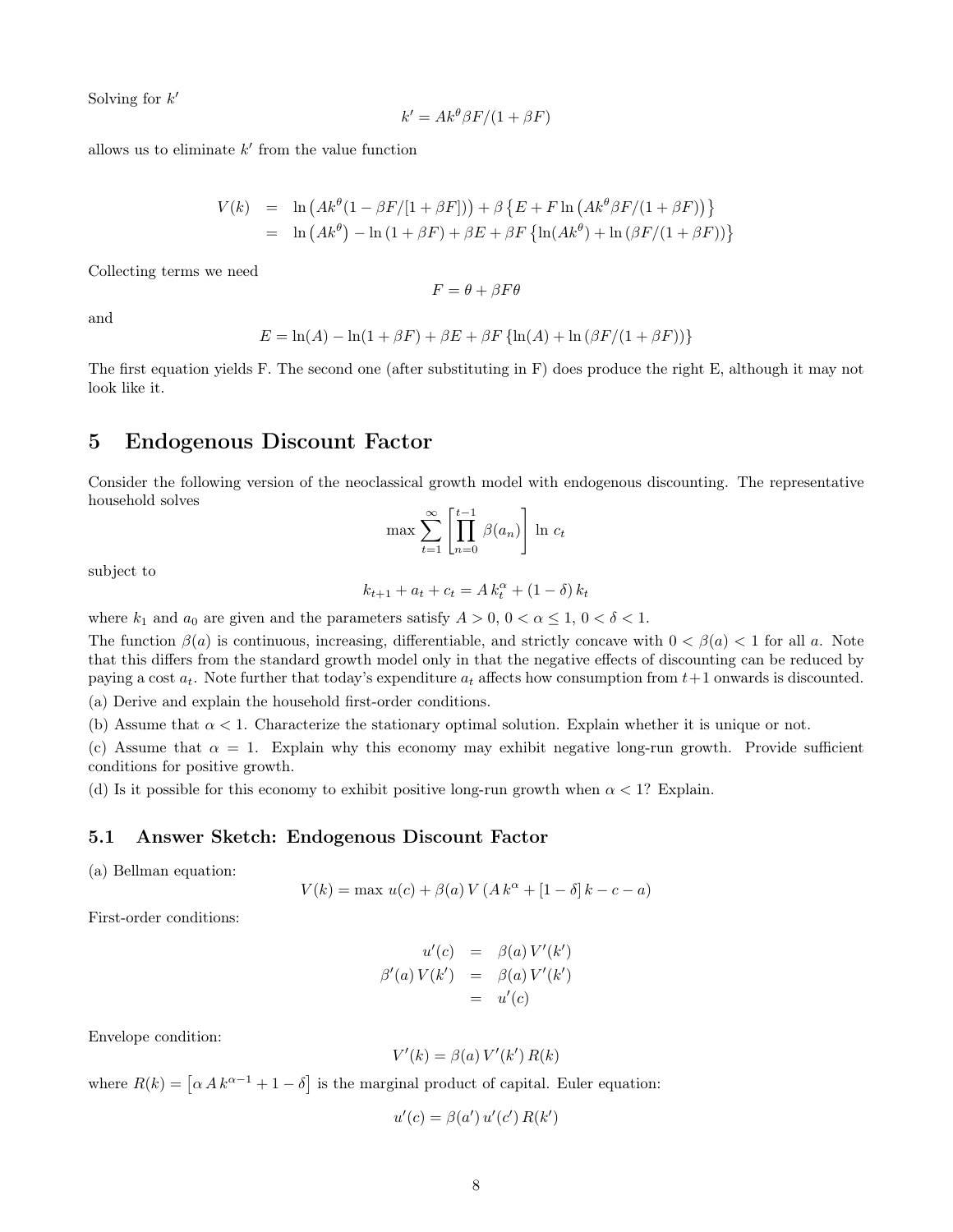(b) Stationary solution is characterized by a pair of equations in  $(k, a)$ :

$$
\beta(a) = 1/R(k)
$$
  

$$
\frac{u'(f(k) - \delta k - a)}{\beta'(a)} = \sum_{t=1}^{\infty} \beta(a)^t \ln(f(k) - \delta k - a)
$$

There is no reason why the solution to this pair of equations should be unique. Households may choose high c and low a or vice versa. Of course, the question whether the optimal trajectory converges to a unique long-run stationary solution is harder.

(c) Simple answer: Balanced growth rate of consumption is  $1 + g(c) = \beta(a) R(k) = \beta(a) [A - \delta]$ . If  $\beta(a) < [A - \delta]^{-1}$ there cannot be positive growth. Conversely, if  $\beta(a) > [A - \delta]^{-1}$  for all a there will be positive growth.

(d) No. Obvious.

## 6 Utility from government spending

Consider a representative agent one sector growth model with preferences given by

$$
\sum_{t=0}^{\infty} \beta^t u(c_t, g_t),
$$

where  $u(c, g) = [c^{\alpha} g^{1-\alpha}]^{1-\sigma}$  /(1 –  $\sigma$ ) with  $0 < \alpha < 1$  and  $\sigma > 0$ . The flow of goods provided by the government,  $g_t$ , is taken as given by the household. The aggregate resource constraints are given by

$$
c_t + \gamma_t g_t + x_t = f(k_t) \tag{1}
$$

$$
k_{t+1} = (1 - \delta) k_t + x_t.
$$
\n(2)

Assume that  $f(.)$  satisfies any regularity conditions you need. The government uses lump sum taxes  $\tau_t$  or income taxes  $\mu_t$  to finance spending.  $\gamma_t$  is the relative cost of government goods. The government budget is balanced in each period.

(a) Define a competitive equilibrium.

(b) Assume that the income tax rate is zero, that  $\gamma_t = \gamma$  and that the government chooses  $g_t$  to maximize the utility of the representative agent. Derive the equilibrium ratio  $g_t/c_t$ .

Show the following two observations: (i) The steady state interest rate and (ii) the ratio  $c/f(k)$  are both independent of  $\gamma$ . Explain the intuition underlying both findings. Hint: It may be easier to solve a planning problem rather than a competitive equilibrium.

(c) Now assume that the lump sum tax rate is zero and that  $\gamma_t = \gamma$ . Government spending is not chosen optimally, but fixed exogenously. The income tax rate balances the government budget. Determine whether an infinitesimal change in  $\gamma$  increases or decreases steady state output (your answer will depend on the initial level of  $\gamma$ ). Why does output now depend on  $\gamma$ , while it did not in part (b)?

### 6.1 Answer: Utility from government spending

(a) Households solve the following problem.

$$
\max \sum_{t=0}^{\infty} \beta^t u(c_t, g_t)
$$

subject to

 $c_t + x_t + \tau_t = w_t + r_t k_t$ 

$$
k_{t+1} = (1 - \delta) k_t + x_t.
$$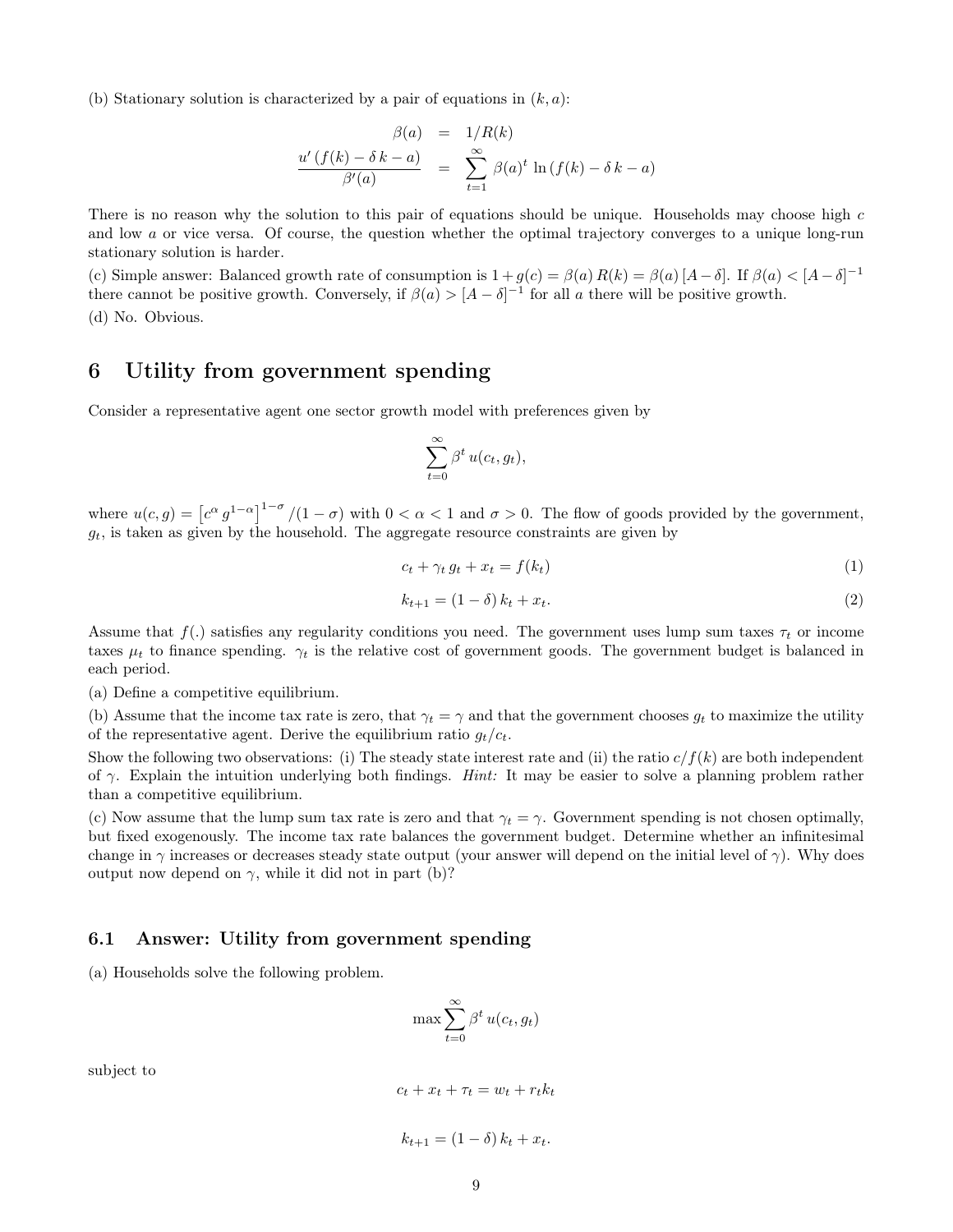$$
\lim_{t \to \infty} \beta^t u_c(c_t, g_t) \, k_t = 0
$$

Firms solve

$$
\max F(k_t, n_t) - w_t^G n_t - r_t^G k_t
$$

with the usual first-order conditions  $w_t^G = f(k_t) - f'(k_t)k_t$  and  $r_t^G = f'(k_t)$ . Here I (prematurely) impose the equilibrium condition  $n_t = 1$ .

The government budget constraint is 
$$
\tau_t + \mu_t f(k_t) = \gamma_t g_t
$$
.

A competitive equilibrium is a set of sequences  $(c_t, k_t, n_t, g_t, \tau_t, \mu_t, x_t, w_t, r_t, w_t^G, r_t^G)$  such that:

- $(c_t, k_t, x_t)$  solve the household problem;
- $(w_t^G, r_t^G)$  solve the firm problem.
- All but one of the policy variables  $(g_t, \tau_t, \mu_t)$  must be exogenous with the last one satisfying the government budget constraint.
- The price identities  $w_t = (1 \mu_t) w_t^G$  and  $r_t = (1 \mu_t) r_t^G$  hold.
- The labor market clears:  $n_t = 1$ . The capital market clears (built into the notation).
- The goods market clears, i.e., (1) and (2) hold.

We have 11 objects and 12 equations, one being redundant by Walras law.

(b) It is easier to solve the planner's problem than the competitive equilibrium problem. The planner solves

$$
\max \sum_{t=0}^{\infty} \beta^t \, u(c_t, g_t)
$$

subject to feasibility constraints (1) and (2), which are best combined into

$$
k_{t+1} = f(k_t) + (1 - \delta) k_t - c_t - \gamma_t g_t.
$$
\n(3)

First order conditions are

$$
u_c(t)=\lambda_t
$$

$$
u_g(t) = \gamma_t \lambda_t
$$

$$
\lambda_t = \beta \lambda_{t+1} \left[ 1 - \delta + f'(k_{t+1}) \right] \tag{4}
$$

Given the utility function, this simplifies to

$$
u_c(t) = \frac{u(t)}{c_t} \alpha (1 - \sigma)
$$

$$
u_g(t) = \frac{u(t)}{g_t}(1-\alpha)(1-\sigma)
$$

It follows that

$$
\frac{g_t}{c_t} = \frac{1 - \alpha}{\alpha \gamma_t} \tag{5}
$$

Note that a higher  $\gamma$  implies a lower  $g/c$ . The steady state interest rate is determined by the Euler equation (4):  $1/\beta = 1 - \delta + f'(k^*)$ , which shows observation (i): the steady state interest rate is independent of  $\gamma$ . The intuition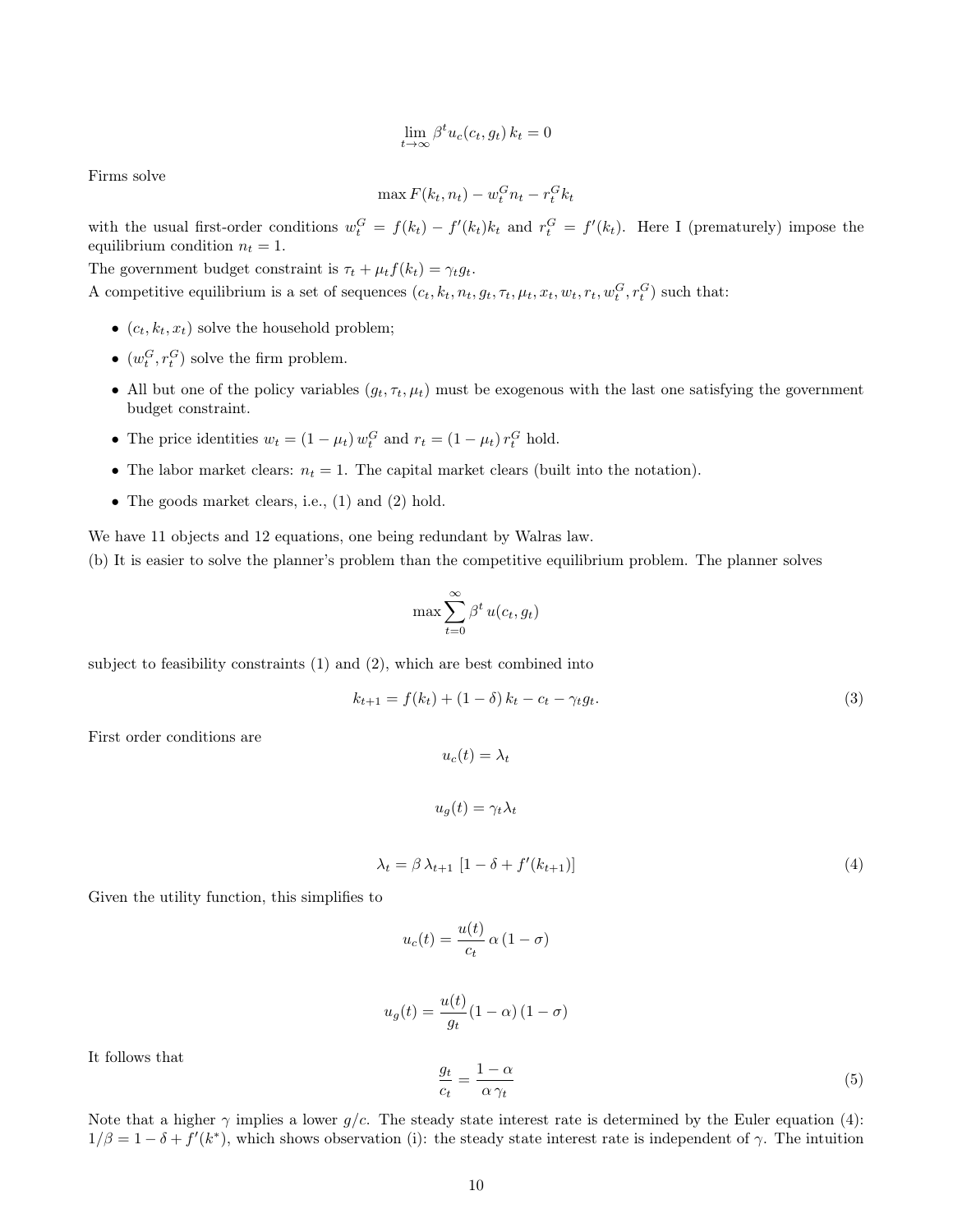is that the long-run supply of capital is infinitely elastic in this kind of model. The lump-sum tax has a wealth effect on consumption, but does not affect long-run capital.

The consumption-output ratio is obtained from the feasibility condition (3) together with (5):  $c^* = \alpha [f(k^*) - \delta k^*].$ Consistent with observation (ii) this does not depend on  $\gamma$ . This is due to the logarithmic period utility function. It is optimal to spend fraction  $\alpha$  of current consumption on good c, regardless of its relative price  $\gamma$ .

(c) The easiest approach here is to set up another planning problem. In addition to feasibility, we impose a constraint indicating that tax revenues equal government spending:  $\mu_t f(k_t) = \gamma g_t$ . This should be thought of as a function  $\mu(k; \gamma)$ . In addition, we impose that resources for consumption and investment are given by  $k_{t+1} = (1 - \mu_t) f(k_t) + (1 - \delta) k_t - c_t$ . When taking first-order conditions with respect to k it is important to keep in mind that the private sector takes  $\mu$  as given. It should be apparent that the Euler equation now requires  $\lambda_t = \beta \lambda_{t+1} [1 - \delta + (1 - \mu_t) f'(k_{t+1})]$  so that the steady state capital stock is determined by

$$
1/\beta + \delta - 1 = (1 - \mu) f'(k) = (1 - \gamma g/f(k)) f'(k)
$$
\n(6)

The effect of changing  $\gamma$  is found by applying the implicit function theorem to (6) which yields

$$
\frac{\partial k}{\partial \gamma}=-\frac{f'(k)\,g}{f''(k)\,[f(k)-\gamma g]+f'(k)^2\,\gamma g/f(k)}
$$

For small initial  $\gamma g$  a higher  $\gamma$  implies a higher k, but for  $\gamma g$  close to  $f(k)$  (it obviously cannot be any larger), the derivative is negative. The intuition is related to the idea that the distortion associated with a tax increases with the square of the tax rate. For small  $\gamma g$  the initial tax rate is close to zero and a small increase in tax revenues is not very detrimental for capital accumulation.

## 7 Human and Physical Capital

Consider an economy with two types of capital  $(k, h)$  and with land  $(L)$ . Output is produced according to the constant returns to scale production function  $F(k, h, L)$ . F obeys Inada conditions. The feasibility constraints are

$$
F(k, h, L) = c + x_k + x_h
$$
  
\n
$$
k' = (1 - \delta)k + x_k
$$
  
\n
$$
h' = (1 - \delta)h + x_h
$$

Land is in fixed supply. Output is produced by firms who rent factor inputs from households. There is a single representative household who maximizes discounted utility  $\sum \beta^t u(c_t)$ .

Markets: There are rental markets for k and h with rental prices  $q_k$  and  $q_h$ . There is a rental market for land with price  $q_L$  and a resale market for land with price  $p_L$ . Think of h as human capital and of  $q_h$  h as labor earnings.

(a) State the household problem as a Dynamic Program. Define a solution in sequence language.

(b) Define a competitive equilibrium.

(c) Assume that  $F(k, h, L) = Ak^{\alpha} h^{\varphi} L^{1-\alpha-\varphi}$ . Characterize the equilibrium path of the wage-rental ratio  $q_{ht}/q_{kt}$ and the capital-labor ratio  $k_t/h_t$ . Note that there is no non-negativity constrain on investment  $(x_{ht}, x_{kt})$ .

(d) Consider two economies that differ only in scale. That is, economy B is endowed with a fraction b of economy A's k and h. Assume that both economies are below their steady state levels of k and h (so that investment is positive). In which country do we see higher wage and rental rates  $(q_h, q_k)$ . Should migrants move from poor to rich countries or the other way around?

### 7.1 Answer: Human and Physical Capital

Based on a question due to Rody Manuelli.

(a) Bellman equation

$$
V(k, h, L) = \max u(c) + \beta V ([1 - \delta] k + x_k, [1 - \delta] h + x_h, L') -
$$
  

$$
\lambda \{c + x_k + x_h + p_L (L' - L) - q_h h - q_k k - q_L L\}
$$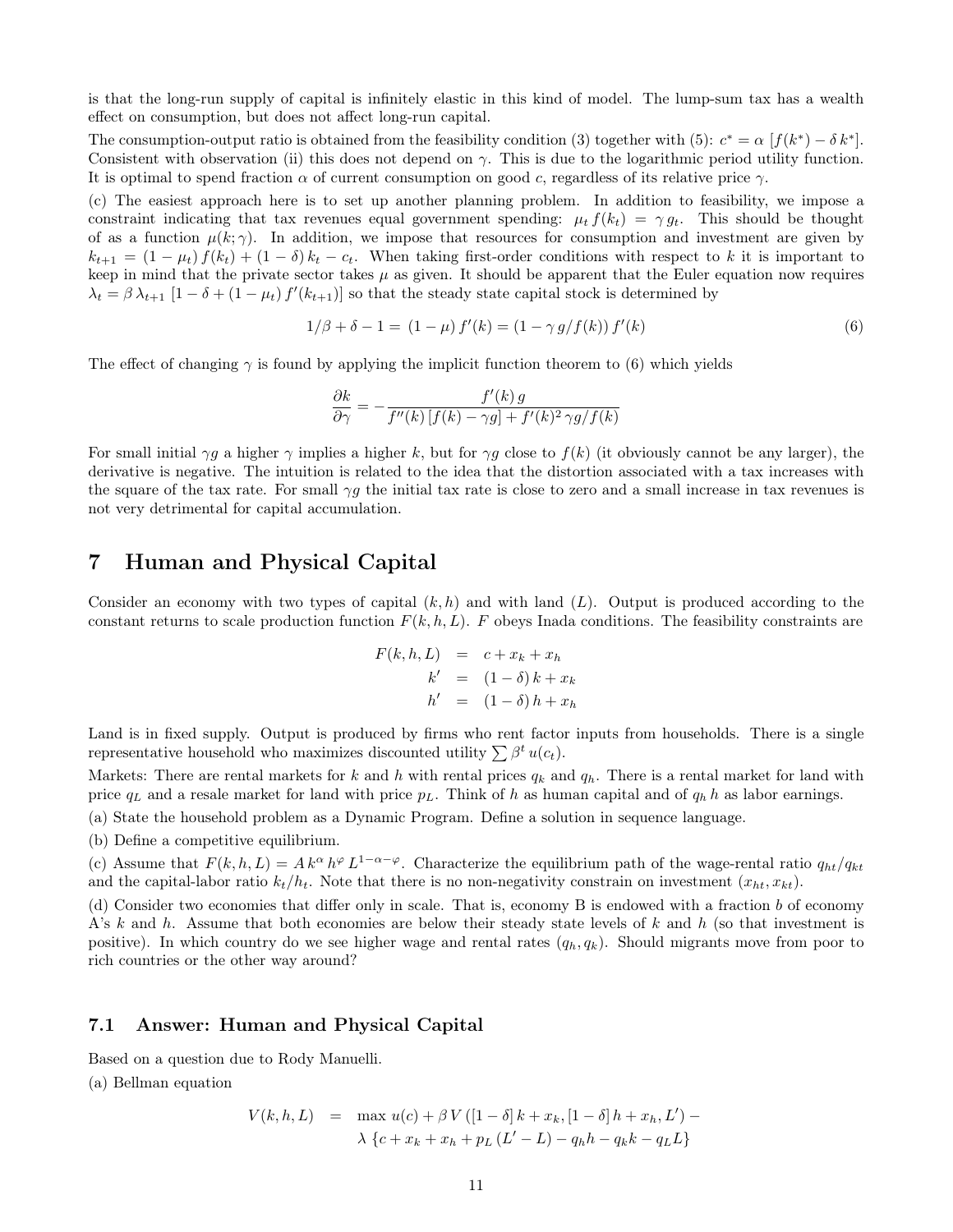$$
u'(c) = \lambda
$$
  
\n
$$
\beta V_L(.)' = \lambda p_L
$$
  
\n
$$
\beta V_k(.)' = \lambda
$$
  
\n
$$
\beta V_h(.)' = \lambda
$$

Envelope conditions

$$
V_k = \beta V_k(.') [1 - \delta] + \lambda q_k
$$
  
\n
$$
V_h = \beta V_h(.') [1 - \delta] + \lambda q_h
$$
  
\n
$$
V_L = \lambda [p_L + q_L]
$$

Therefore,  $V_k(.)' = V_h(.)' = V_L(.)/p_L$ . This implies the no arbitrage conditions

$$
1 - \delta + q'_{k} = 1 - \delta + q'_{h} = [p'_{L} + q'_{L}]/p_{L}
$$

In words: all three assets must have the same rate of return. Denote this by  $R = 1 - \delta + q_k$ . Euler:

$$
u'(c) = \beta u'(c') R'
$$

Solution:  $\{c_t, x_{kt}, x_{ht}, k_t, h_t, L_t\}$  that satisfy: Euler equation, budget constraint, 2 laws of motion, 2 arbitrage conditions.

TVC:  $\lim_{t \to \infty} \beta^t u'(c_t) k_t = 0$ ,  $\lim_{t \to \infty} \beta^t u'(c_t) k_t = 0$ ,  $\lim_{t \to \infty} \beta^t u'(c_t) L_t = 0$ 

(b) Competitive Equilibrium:

Firms have standard FOCs:  $F_x = q_x$  for  $x = k, h, L$ .

Sequences  $\{c_t, x_{kt}, x_{ht}, k_t, h_t, L_t, q_{kt}, q_{ht}, q_{Lt}, p_{Lt}\}$  that satisfy:

6 household conditions

3 firm conditions

Factor market clearing is implicit in notation. Counts as one equation  $(L_t \text{ given})$ . Goods market clearing is the same as feasibility.

(c) We already know from the household problem that the wage rental ratio is 1 at all dates. We can then solve for  $k/h = \alpha/\varphi$  from the firm's first-order conditions. If we had non-negativity constraints on investment, this would only hold at dates with positive investment.

(d) We can solve for the wage rate using the known  $k/h$  from (c). We find that richer countries have lower wage rates (per efficiency unit). Migration should flow from rich to poor countries. Which suggests that something else must be going on in the data (rich countries have high tfp).

## 8 Heterogeneity

## 9 Productive Government Capital

Consider a standard growth model with a single extension: the government imposes lump-sum taxes on the household in order to buy productive government capital  $(K^G)$ .

(a) There is a single representative firm which maximizes profits taking rental prices for labor  $(w_t)$  and capital  $(q_t)$ as given. The technology is

$$
F(K_t, L_t; K_t^G) + (1 - \delta)(K_t + K_t^G) = K_{t+1} + K_{t+1}^G + C_t.
$$

The notation is as usual: K is capital, L is labor. The firm takes  $K^G$  as given and do not pay for it (think infrastructure). F has constant returns to scale in all three inputs. Define a solution to the firm's problem.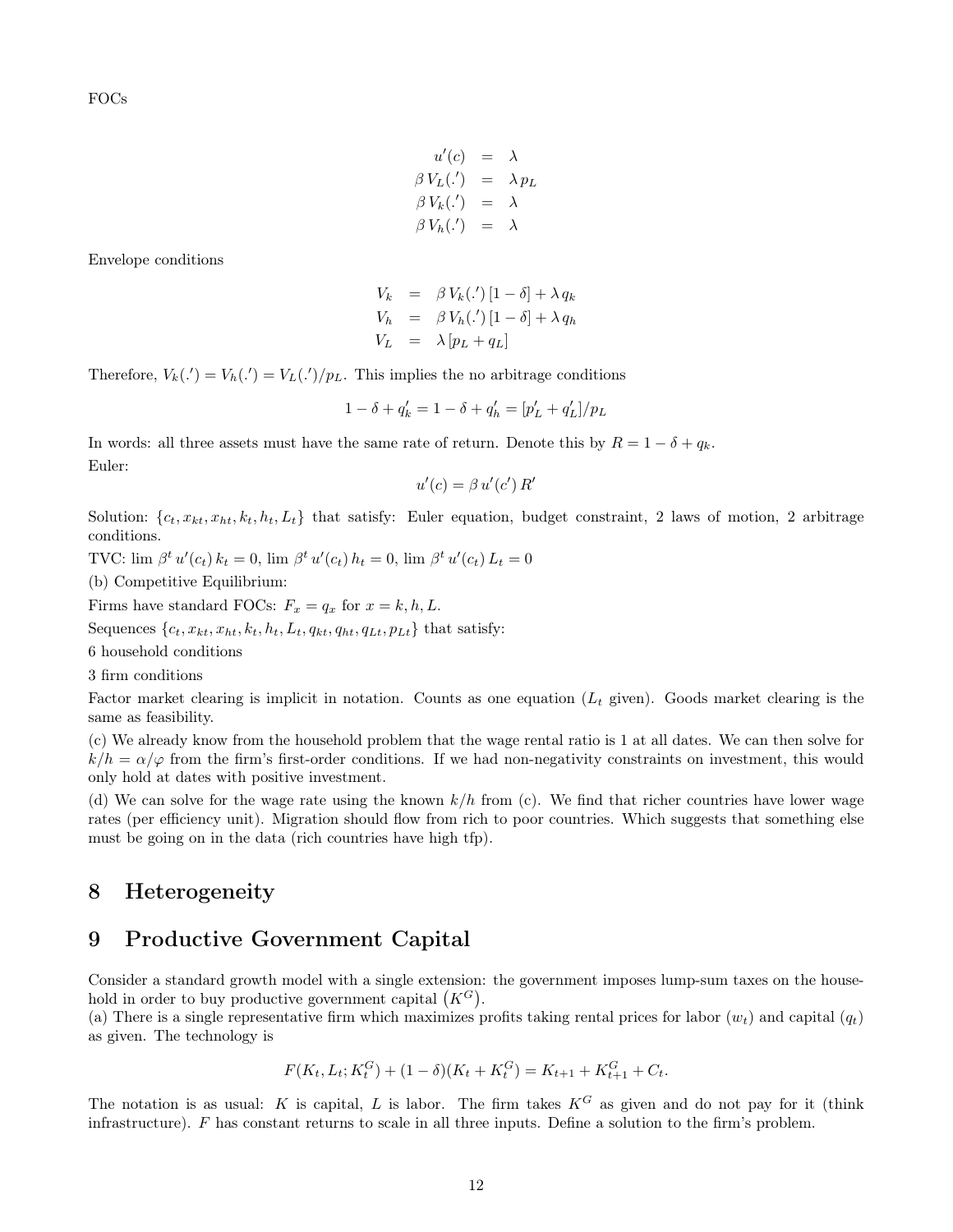(b) There is a single representative household who maximizes

$$
\sum\nolimits_{t=0}^\infty \beta^t u(c_t)
$$

subject to a budget constraint. The household inelastically supplies one unit of labor and rents its capital to firms. It pays a lump-sum tax  $\tau_t$  to the government. Capital is the only asset. Define a solution to the household's problem using both Dynamic Programming and sequence methods.

(c) Define a competitive equilibrium using sequence notation. Assume that the government imposes an exogenous  $\text{tax } \tau$  in each period.

(d) Characterize the solution to the problem facing the central planner.

(e) Assume that the technology is of the form

$$
F(K, L; K^G) = K^{\alpha}(K^G)^{\varphi} L^{1-\alpha-\varphi}
$$

Determine the steady state capital stock, given that the government imposes the welfare maximizing tax rate  $\tau$ . Hint: Here you will have to use what you found for the planning problem. This answer is short.

### Answer: Productive Government Capital

(a) This is standard:  $q = F_K; w = F_L$ . It is not correct to write  $q = f'(k)$  because from the point of view of the firm  $F$  has diminishing returns to scale.

(b) The household solves

$$
V(k) = \max u ((1 - \delta + r)k + w + \pi - \tau - k') + \beta V(k')
$$

The FOC is

$$
u'(c) = \beta V'(k')
$$

The envelope condition is

$$
V'(k) = u'(c)(1 - \delta + r)
$$

The Euler equation is standard:

$$
u'(c) = \beta(1 - \delta + r')u'(c')
$$

A solution in sequence notation is a sequence of  $(c_t, k_t)$  which satisfies the Euler equation, the budget constraint, and a transversality condition,

$$
\lim_{t \to \infty} \beta^t u'(c_t) k_t = 0.
$$

In functional language: A solution is a value function V and a policy function  $k' = h(k)$  that satisfy:

•  $V$  is a fixed point of the Bellman equation given the policy function  $h$ :

<sup>2</sup>

$$
V(k) = u ((1 - \delta + r)k + w + \pi - \tau - h(k)) + \beta V(h(k))
$$

• The policy function solves the max problem:

$$
h(k) = argmax u ((1 - \delta + r)k + w + \pi - \tau - k') + \beta V(k')
$$

(c) A CE is a sequence of quantities  $(c, k, K, L, K^G, \pi)$  and prices  $(q, w, r)$  (8 variables) that satisfy:

- 2 household optimality conditions;
- 2 firm FOCs;
- the government budget constraint:

$$
K^G_{t+1} = (1-\delta)K^G_t + \tau
$$

• market clearing:  $L_t = 1$ ;  $k_t = K_t$ ; goods market clearing (same as feasibility); the identity  $q = r$ , and the definition of  $\pi$ .